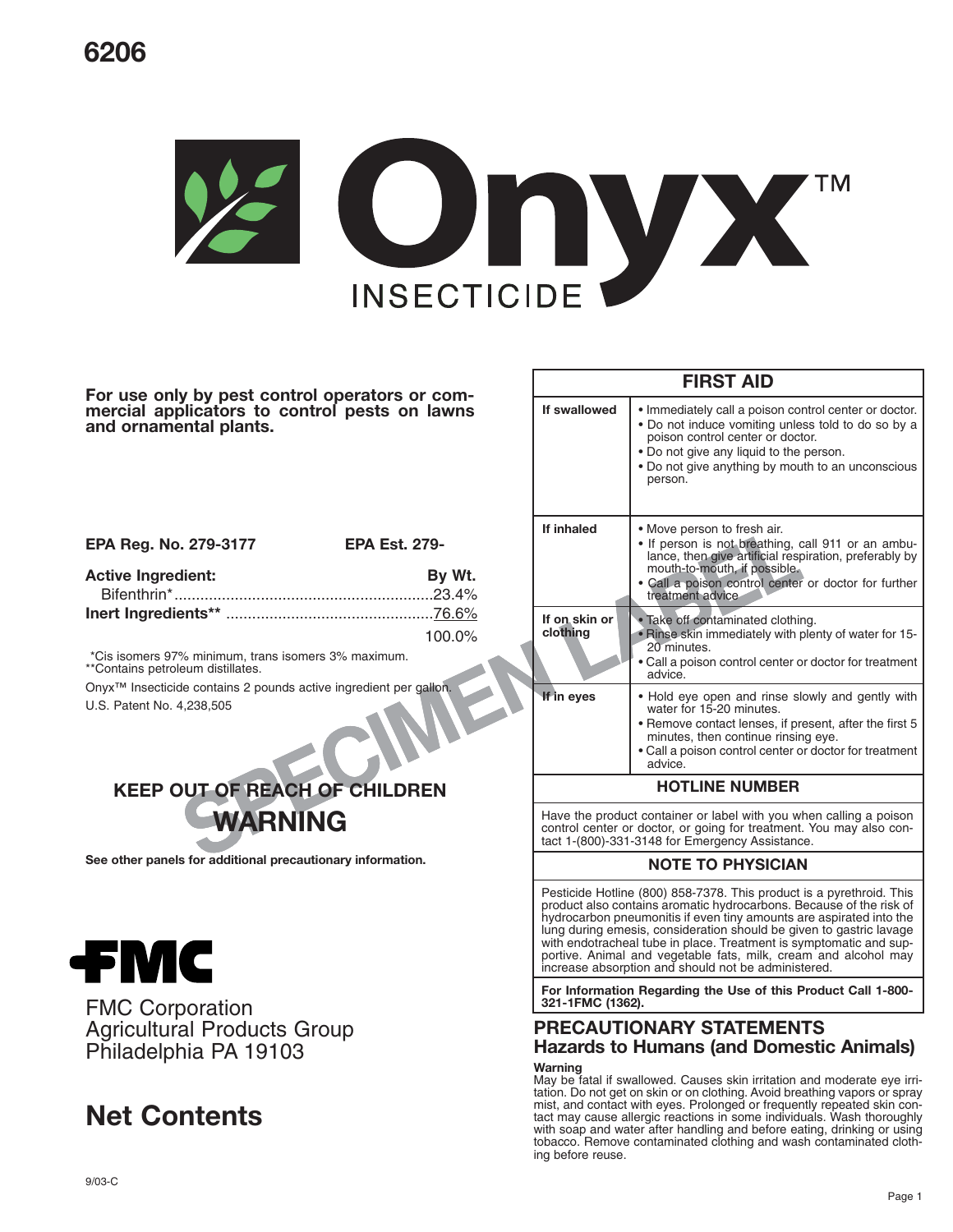All pesticide handlers (mixers, loaders and applicators) must wear longsleeved coveralls worn over a minimum of short-sleeved shirt and short pants, socks, chemical-resistant footwear, chemical-resistant gloves and protective eyewear. After the product is diluted in accordance with label directions for use, shirts, pants, socks, shoes and waterproof gloves are sufficient.

#### **Environmental Hazards**

This pesticide is extremely toxic to fish and aquatic invertebrates. Do not apply directly to water, or to areas where surface water is present or to intertidal areas below the mean high water mark. Do not contaminate water by cleaning of equipment or disposal of equipment washwaters. Do not apply when weather conditions favor drift from treated areas. Care should be used when spraying to avoid fish and reptile pets in/around ornamental ponds.

Do not apply this product or allow it to drift to crops or weeds on which Bees are actively foraging. Additional information may be obtained from your Cooperative Extension Service.

## **Physical/Chemical Hazards**

Do not use or store near heat or open flame.

Do not apply this product in or on electrical equipment due to the possibility of shock hazard.

## **DIRECTIONS FOR USE**

It is a violation of Federal Law to use this product in a manner inconsistent with its labeling.

Do not apply by air.

Do not use in greenhouses, nurseries.

## **STORAGE AND DISPOSAL**

#### **Pesticide Storage**

If crystals are observed, warm material to above 60°F by placing container in warm location. Shake or roll container periodically to redissolve solids. Do not use external source of heat for warming container.

Keep out of reach of children and animals. Store in original containers only. Store in a cool, dry place and avoid excess heat. Carefully open containers. After partial use, replace lids and close tightly. Do not put concentrate or dilute material into food or drink containers. Do not contaminate other pesticides, fertilizers, water, food, or feed by storage or disposal.

In case of spill, avoid contact, isolate area and keep out animals and unprotected persons. Confine spills. Call FMC: (800) 331- 3148.

To confine spill: If liquid, dike surrounding area or absorb with sand, cat litter, commercial clay or gel absorbent. If dry material, cover to prevent dispersal. Place damaged package in a holding container. Identify contents.

#### **Pesticide Disposal**

Pesticide wastes are toxic. Improper disposal of excess pesticide, spray mixture, or rinsate is a violation of Federal Law. If these wastes cannot be disposed of by use according to label instructions, contact your State Pesticide or Environmental Control Agency, or the Hazardous Waste representative at the nearest EPA Regional Office for guidance.

#### **Container Disposal**

Metal or Plastic Container: Triple rinse (or equivalent) then offer for recycling or reconditioning, or puncture and dispose of in a sanitary landfill, or by other procedures approved by State and local authorities. Do not cut or weld metal containers.

Returnable/Refillable Containers: Do not rinse container. Do not empty remaining formulated product. Do not break seals. Return intact to point of purchase.

### **General Information on the Use of this Product**

Not for use on plants being grown for sale or other commercial use, or for commercial seed production, or for research purposes. For use on plants intended for aesthetic purposes or climatic modifications and being grown in interior plantscapes, ornamental gardens or parks, or lawns and grounds.

#### **General Applications Instructions**

Onyx™ Insecticide formulation mixes readily with water and other aque-ous carriers, and controls a wide spectrum of insects and mites on trees, shrubs, foliage plants, non-bearing fruit and nut trees, and flowers in outdoor plantscapes, such as around residential dwellings, parks, institution-al buildings, recreational areas, athletic fields and home lawns. Non-bearing crops are perennial crops that will not produce a harvestable raw agri-cultural commodity during the season of application.

Onyx™ may be tank-mixed with other products, including insect growth regulators. When tank mixing Onyx™ with other products, observe all precautions and limitations on each separate product label. The addition<br>of spreader stickers is not necessary. The physical compatibility of<br>Onyx™ may vary with different sources of pesticide products, and local<br>cultural should be prepared on a small scale (pint or quart jar), using the proper proportions of chemicals and water to ensure the physical compatibility of the mixture.

The following procedure is recommended for preparation of a new tank mix, unless specified otherwise in label directions: (1) Add wettable pow-<br>ders to tank water, (2) Agitate, (3) Add liquids and flowables, (4) Agitate,<br>(5) Add emulsifiable concentrates, and (6) Agitate. If a mixture is f not allow tank mix to stand overnight.

When using tank mixes, observe all restrictions and precautions which appear on the labels of these products. Provide constant agitation to keep the mixture in solution.

# **APPLICATION RECOMMENDATIONS**<br>Lawn: Apply Onyx™ as a broadcast treatment. Use higher volumes up

Lawn: Apply Only a broadcast treatment. Use the Uniform coverage to 10 gallons of carrier per 1000 square feet to get uniform coverage when treating dense grass foliage.

For low water volume usage, less than 2 gallons/1000 square feet, addition of a non-ionic or silicone based surfactant (0.25%  $\%$ ) is recommended, as is immediate irrigation of treated area with at least 0.25 inches of water following application to ensure efficacy of sub-surface pests such as, but not limited to, Mole Crickets.

## **LAWN APPLICATION RATES**

| Pest                                                                                                                                                                                                                      | Onyx™                                            | Comments                                                                                                                                                                                                                                                                                                                                                                                                                                                                                                                  |  |
|---------------------------------------------------------------------------------------------------------------------------------------------------------------------------------------------------------------------------|--------------------------------------------------|---------------------------------------------------------------------------------------------------------------------------------------------------------------------------------------------------------------------------------------------------------------------------------------------------------------------------------------------------------------------------------------------------------------------------------------------------------------------------------------------------------------------------|--|
| Ants<br>Armyworms<br><b>Billbugs</b><br>Chinch Bugs<br>Crickets<br>Cutworms<br>Earwigs<br><b>Fall Webworms</b><br>Fleas (adults, larvae)<br>Grasshoppers<br><b>Mites</b><br>Mole Crickets*<br>Sod Webworms<br>Spittlebugs | $0.07 - 0.15$<br>fl.ozs. per 1000<br>square feet | *For control of<br>overwintered Mole<br>Crickets apply the<br>lower rate in early<br>Spring. For the control<br>of adult Mole Crickets in<br>late-Summer or early<br>Fall, apply the higher rate.<br>To enhance control a<br>non-ionic surfactant or a<br>silicone based surfactant<br>(0.25% v/v) may be<br>applied as a tank-mix for<br>the control of late Summer<br>or Fall Adult Mole<br>Crickets. To maximize effi-<br>cacy against sub-surface<br>pests, Onyx <sup>™</sup> Insecticide<br>should be applied with a |  |
| Japanese Beetles<br>(adult)                                                                                                                                                                                               | $0.07 - 0.30$<br>fl.ozs. per 1000<br>square feet | non-ionic or silicone based<br>surfactant (0.25% $\%$ ) in<br>sufficient water to ensure<br>good penetration of spray<br>to soil-thatch matrix.<br>Treated areas should then<br>be irrigated with 0.25 to<br>0.5 inches of water imme-<br>diately afterwards paying<br>special attention so that<br>run-off or puddling does<br>not occur.<br>Delay watering or mowing<br>for 24 hours after applica-<br>tion to ensure optimum<br>control of Armyworms,<br>Cutworms and Sod<br>Webworms.                                 |  |

**In New York State, this product may NOT be applied to any grass or turf area within 100 feet of a water body (lake, pond, river, stream, wetland, or drainage ditch).**

**In New York State, do make a single repeat application of this product if there are signs of renewed insect activity, but not sooner than two weeks after the first application.**

Do not apply when wind conditions favor downwind drift to nearby water bodies.

Do not apply when wind velocity exceeds 10 miles per hour.

Avoid application when wind gusts approach 10 mph.

Apply using nozzles that provide the largest droplet size compatible with adequate coverage.

**Ornamentals and Trees (Foliar applications):** For ornamental applications, dilute 0.26 to 1.28 fluid ounces of Onyx™ Insecticide per 10 gallons of water and apply at the rate of 10 gallons per 4,356 square feet. One gallon of finish spray will treat 435 square feet. If a higher volume application is required for adequate coverage of the plant canopy, Onyx™ may be diluted in large volumes of water as long as the maximum label rate (1.28 fluid ounces per 4,356 square feet) is not exceeded. Onyx™ may be applied through low volume equipment by dilution with water and providing the maximum label rate (1.28 fluid ounces per 4,356 square feet) is not exceeded.